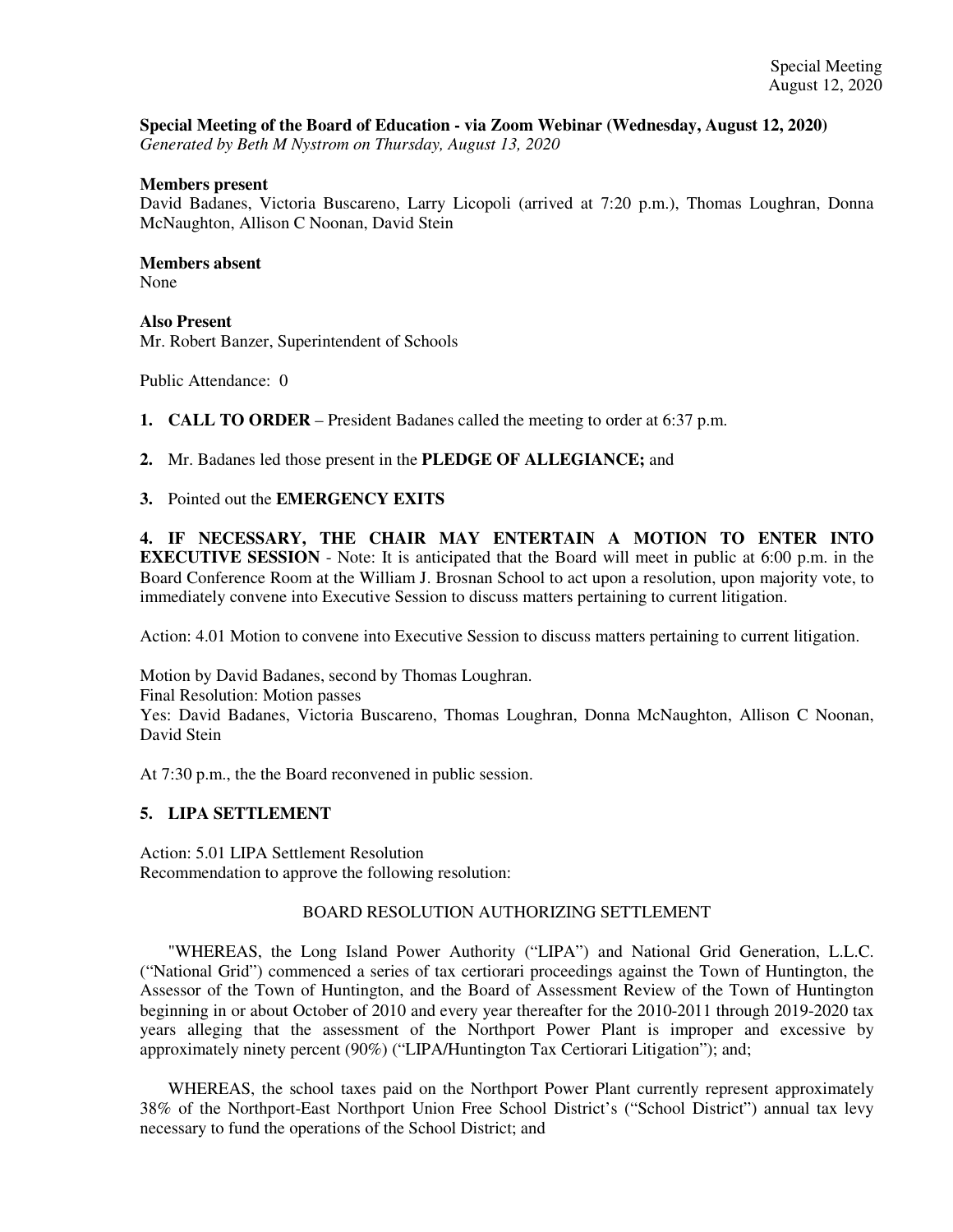WHEREAS, the Town of Huntington as the tax assessing jurisdiction under the New York State Real Property Tax Law has the sole fiduciary responsibility for the proper defense and settlement of tax certiorari claims asserted against the Town of Huntington and its Assessor; and

WHEREAS, the School District did not nor does it have any legal standing to intervene in the LIPA/Huntington Tax Certiorari Litigation, despite the fact that the School District and its school community will be the most significantly impacted by a judgment that dramatically reduces the property taxes currently paid on the Northport Power Plant; and

WHEREAS, on May 9, 2011, the Board of Education of the School District authorized its school attorneys, Ingerman Smith, L.L.P., to initiate legal action on behalf of the Board of Education against LIPA, National Grid and others to enforce promises and/or representations made to the School District and affected municipalities concerning the property taxes paid by LIPA and National Grid to the Town of Huntington on the Northport Power Plant property, by which litigation the School Board obtained a stakeholder role in any settlement negotiations between the Town of Huntington and LIPA; and

WHEREAS, on May 10, 2011, the School District commenced legal action against LIPA, National Grid and others in a matter captioned Board of Education of the Northport-East Northport Union Free School District, et al. v. Long Island Power Authority, et al., in New York State Supreme Court – Commercial Division, Suffolk County bearing Index Number 15194/2011 (the "School District/LIPA Litigation"), which legal action asserted a breach of the School District's third party beneficiary contractual rights; and

WHEREAS, a similar legal action was commenced by the Town of Huntington against LIPA, National Grid and others on May 10, 2011 in New York State Supreme Court – Commercial Division, Suffolk County bearing Index Number 15186/2011 ("Huntington/LIPA Litigation"); and

WHEREAS, on August 15, 2018, the Honorable Elizabeth H. Emerson issued a Short Form Order granting LIPA's and National Grid's motions for summary judgment in the School District/LIPA Litigation, denying the School District's cross-motion for summary judgment, issuing declaratory relief in favor of LIPA and National Grid on the first and third causes of action and dismissing all of the School District's pending causes of action ("Short Form Order"); and

WHEREAS, the School District subsequently appealed the decision as set forth in the Short Form Order to the Appellate Division, Second Department where said appeal is currently pending; and

WHEREAS, as a result of having commenced the aforesaid School District/LIPA Litigation, the School District obtained the right to participate with the Town of Huntington in negotiations with LIPA and National Grid to seek a resolution of the various claims by and against LIPA and National Grid in the LIPA/Huntington Tax Certiorari Litigation, the School District/LIPA Litigation and the Huntington/LIPA Litigation (hereinafter collectively referred to as the "Litigation"); and

WHEREAS, since the instigation of its claimed breach of the School District's third party contractual rights, the School District has asserted its right to actively participate in any settlement negotiations; and

WHEREAS, the Town of Huntington has informed the School District that the trial of the LIPA/Town of Huntington Tax Certiorari Litigation has been completed and that a decision in said proceeding is impending; and

WHEREAS, in addition to other efforts undertaken by the School District and the Town of Huntington to mediate the claims in the LIPA/Huntington Tax Certiorari Litigation, School District/LIPA Litigation and the Huntington/LIPA Litigation, during the 2019-2020 school year the School District participated in lengthy negotiations before the Suffolk County District Administrative Judge, Honorable C. Randall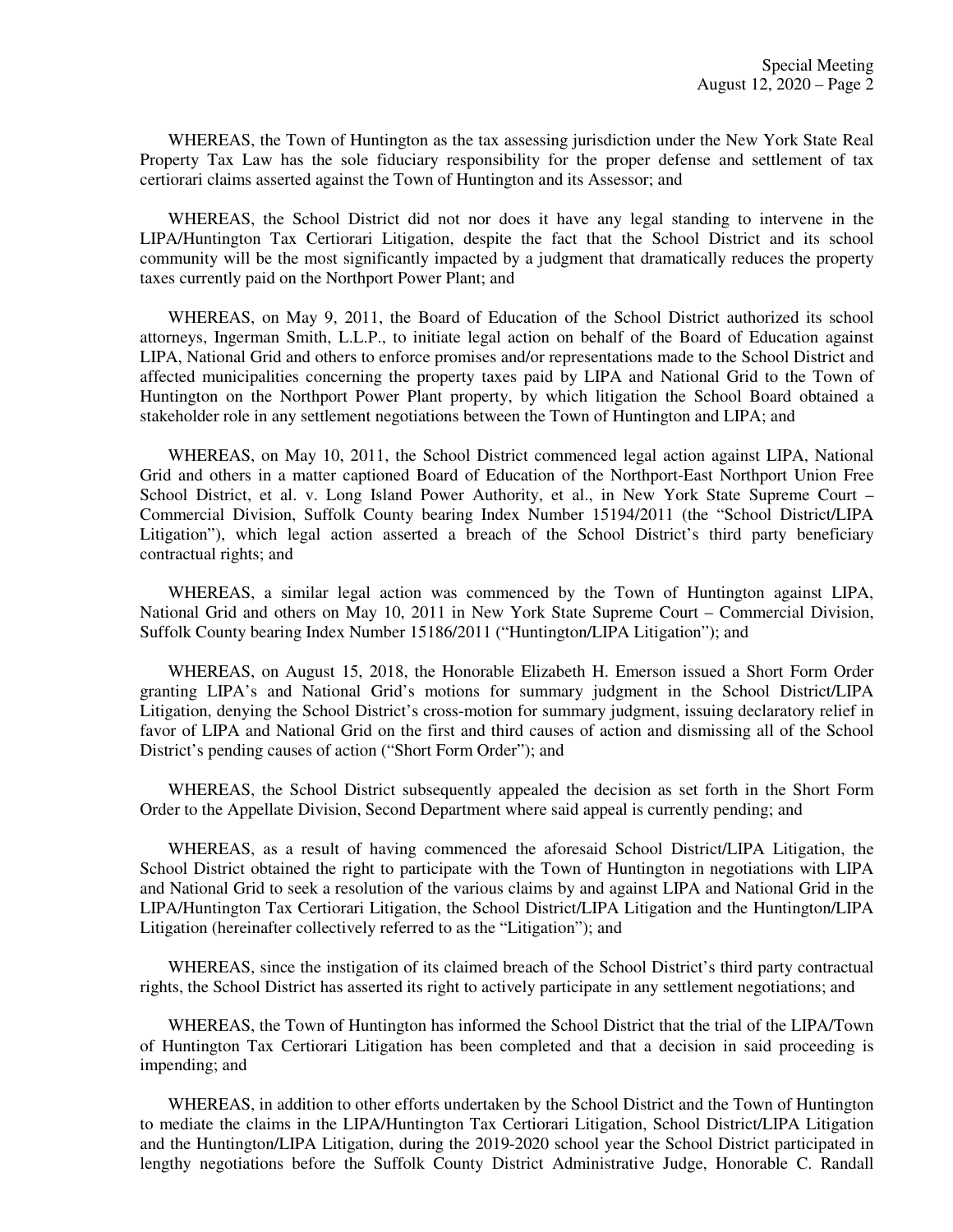Hinrichs, along with the Town of Huntington, LIPA and National Grid in an effort to seek resolution of the Litigation; and

WHEREAS, it was made known to all participants in the aforesaid negotiations that any proposed settlement acceptable to LIPA was expressly subject to the subsequent review and approval of the School Board and Town Board; and

WHEREAS, during the course of the aforesaid negotiations before Suffolk County District Administrative Judge, Honorable C. Randall Hinrichs, a settlement of the Litigation acceptable to LIPA was proposed in a certain Settlement Term Sheet ("Initial Settlement Term Sheet"), which was subsequently rejected by the Board of Education; and

WHEREAS, thereafter on July 2, 2020, as a result of subsequent direct negotiations between the School District and LIPA, an agreement in principle modifying the terms the Initial Settlement Term Sheet referred to above, including the direct payment of \$14,500,000 by LIPA to the School District, was reached between LIPA and the School District, subject to the formal approval of the Board of Education requiring its withdrawal of the appeal pending in the School District/LIPA Litigation ("July 2, 2020 Settlement Term Sheet"); and

WHEREAS, withdrawal of the appeal pending in the School District/LIPA Litigation is only required in the event that the parties execute a formal settlement agreement in accordance with the terms and intent of the provisions set forth in the attached July 2, 2020 Settlement Term Sheet; and

WHEREAS, the Huntington Town Board has been kept fully apprised of the foregoing direct negotiations and proposed agreement between LIPA and the School District; and

WHEREAS, to effectuate settlement of all Litigation in accord with the attached July 2, 2020 Settlement Term Sheet, the Huntington Town Board must also agree to the terms of settlement set forth in said July 2, 2020 Settlement Term Sheet, which requires the Town of Huntington's withdrawal of its appeal pending in the Huntington/LIPA Litigation and LIPA's withdrawal of its pending claims seeking a reduction of the Northport Power Plant's assessed valuation through and including 2027, and thereafter subject to certain conditions, through 2032; and

WHEREAS, LIPA initially informed the School District and the Town of Huntington that it would withdraw its offer of settlement and proceed to judgment in the LIPA/Huntington Tax Certiorari Litigation, unless the aforesaid proposed settlement as set forth in the July 2, 2020 Settlement Term Sheet was formally approved by the Board of Education of the School District by public resolution on or before July 23, 2020 and thereafter formally approved by the Huntington Town Board by public resolution on or before August 11, 2020; and

WHEREAS, based upon its review of the facts and circumstances surrounding the School District/LIPA Litigation, the Board of Education has determined that it is in the best interest of the School District, and all other residents of the Town of Huntington, to settle the Litigation in accordance with terms set forth in the July 2, 2020 Settlement Term Sheet, and on July 20, 2020, the Board of Education approved and accepted the settlement proposed in the July 2, 2020 Settlement Term Sheet by resolution at a public Board of Education meeting; and

WHEREAS, at its July 21, 2020 meeting, the Huntington Town Board authorized a vote on the proposed settlement on September 29, 2020 rather than on August 11, 2020, the date imposed by LIPA, by which the Town Board was to act failing which LIPA would withdraw the proposed settlement; and

WHEREAS, on August 11, 2020, the Town Board modified the aforesaid date upon which it will vote on whether to accept and approve the proposed settlement from September 29, 2020 to September 3, 2020,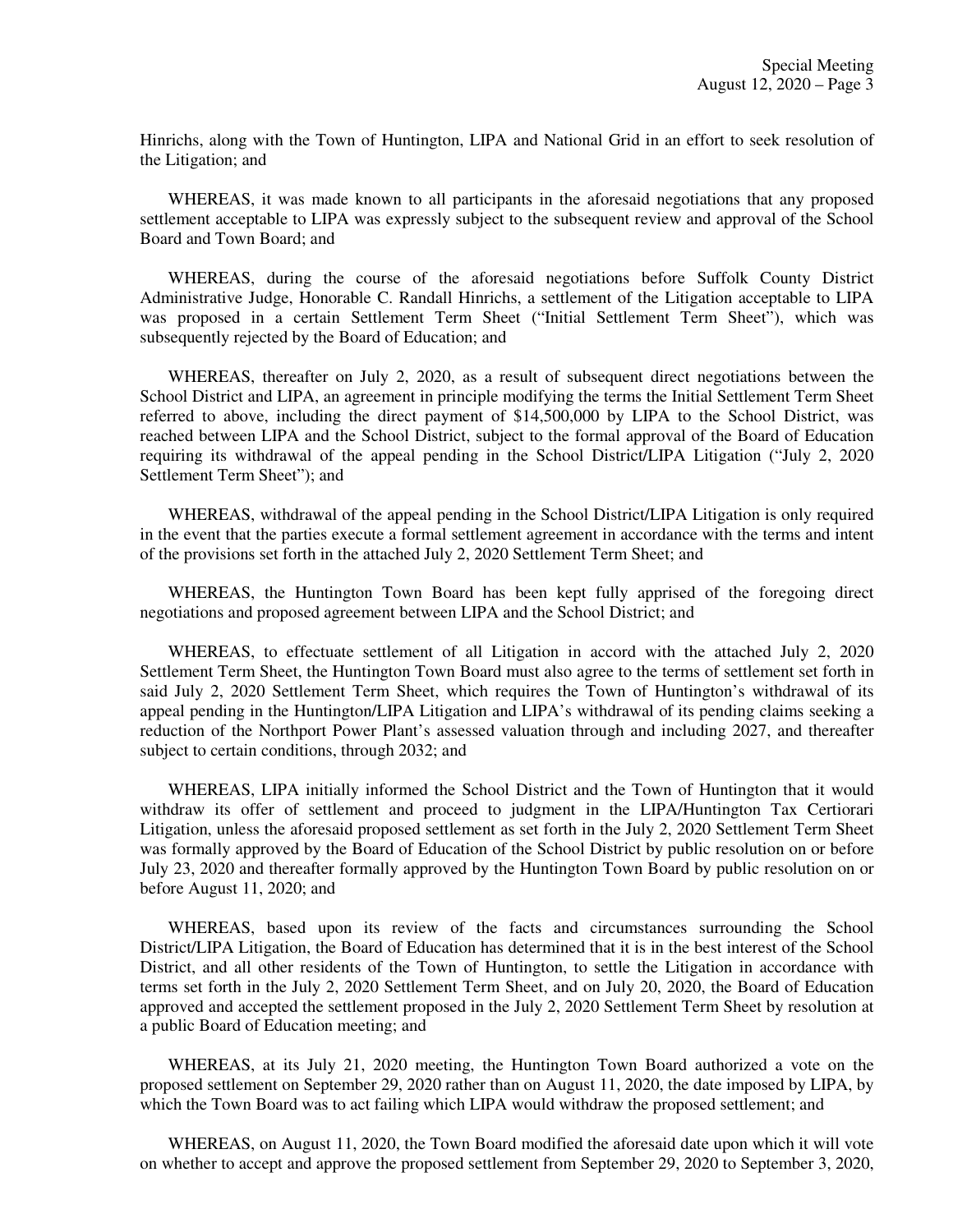which change of date was approved and accepted by LIPA as the date by which the Town Board has to act failing which LIPA would withdraw the proposed settlement; and

WHEREAS, LIPA's approval of the change of date for the Town Board to act was made with the unconditional promise that LIPA would only withdraw the proposed settlement if the Town Board failed to approve and accept the proposed settlement on or before September 3, 2020; and,

WHEREAS, the change of the date by which the Town Board is obliged to act upon the proposed settlement to September 3, 2020 requires the Board of Education to modify its prior July 20, 2020 resolution approving and accepting the proposed settlement;

NOW, THEREFORE, BE IT RESOLVED that the Board of Education hereby authorizes and approves of the terms of settlement as set forth in the attached July 2, 2020 Settlement Term Sheet, subject to: (1) the Town Board's approval of the settlement terms as set forth in the attached July 2, 2020 Settlement Term Sheet; and, (2) the subsequent execution by all parties of a formal settlement agreement incorporating the settlement terms in accordance with the terms and intent of the provisions set forth in the attached July 2, 2020 Settlement Term Sheet; and

BE IT FURTHER RESOLVED that the Board of Education hereby urges the Town of Huntington Board to promptly authorize and approve the July 2, 2020 Settlement Term Sheet on or before September 3, 2020 to avoid the potentially devastating impact of an adverse judgment in the LIPA/Town of Huntington Tax Certiorari Litigation that will negatively affect the financial interests of the School District, the taxpayers of the Northport East Northport school community and every other taxpayer residing in the entire Town of Huntington; and

BE IT FURTHER RESOLVED that the President of the Board of Education is herewith authorized to execute a formal settlement agreement and any other documents necessary to effectuate the terms of said settlement agreement on behalf of the Board of Education, provided the conditions hereinabove are fully satisfied; and

BE IT FURTHER RESOLVED, that if the Huntington Town Board does not authorize and approve the July 2, 2020 Settlement Term Sheet on or before September 3, 2020, or in the further event that the parties do not execute a formal settlement agreement in accordance with the terms and intent of the provisions set forth in the attached July 2, 2020 Settlement Term Sheet, School Board counsel is hereby directed to continue to pursue the appeal of the School District/LIPA Litigation pending before the Appellate Division, Second Department."

Motion by David Stein, second by Thomas Loughran. Final Resolution: Motion Passes Yes: Victoria Buscareno, Larry Licopoli, Thomas Loughran, Donna McNaughton, David Stein No: David Badanes, Allison C Noonan

**6. ADJOURNMENT** - Board policy requires adjournment by 10:30 pm, unless meeting is extended by vote.

Information: 6.01 Upcoming Meetings

REGULAR MEETING Thursday, August 20, 2020 7:00 p.m. William J. Brosnan School